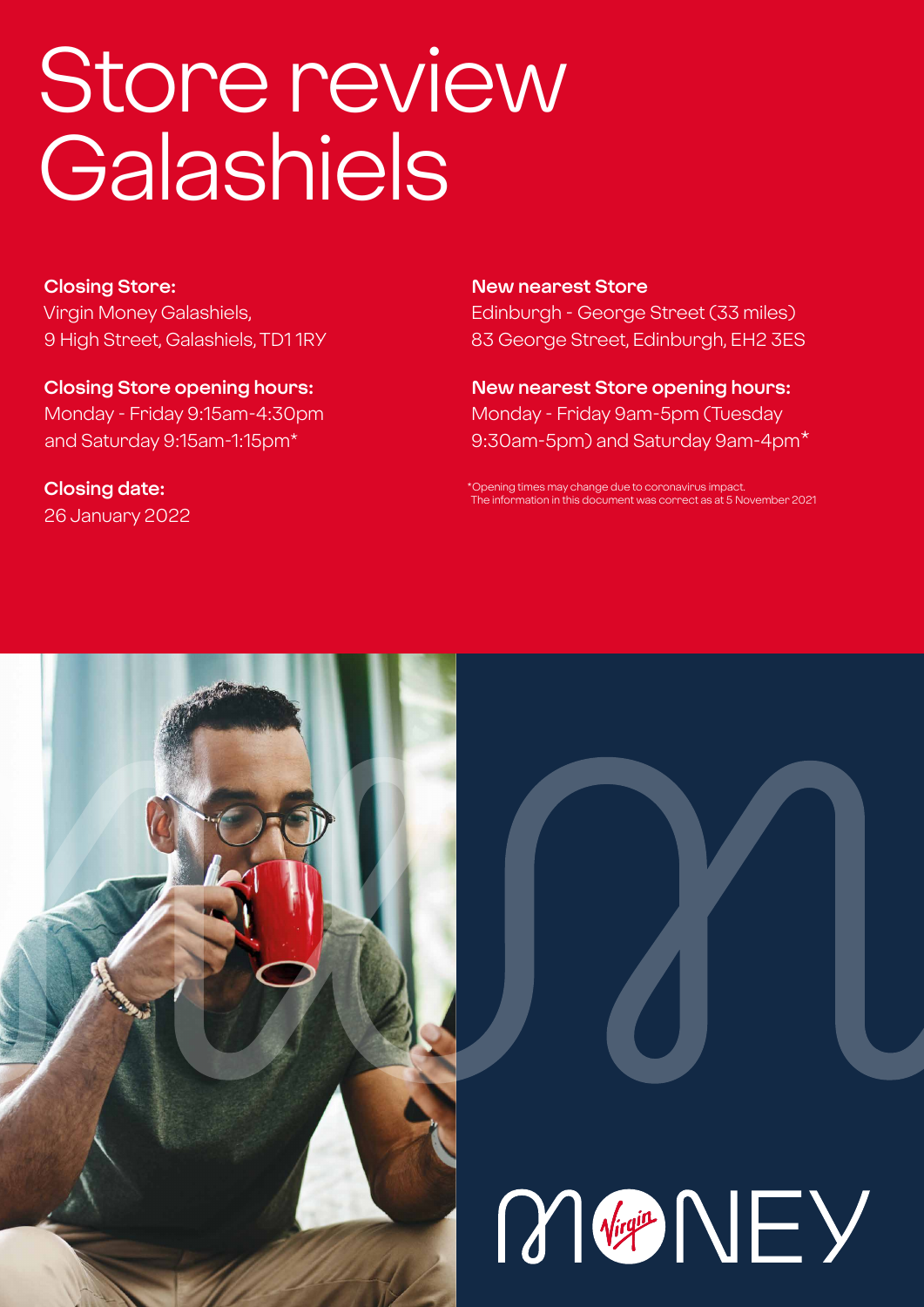# Summary of discussions

This Store review shares the outcome of discussions following the closure announcement for Galashiels Store. It also contains our contact information if you have any questions or need help before or after the Store closes.

Since the closure announcement, we've been speaking to customers and local stakeholders to find out how we can limit the effects of this closure as much as possible. This has included reaching out to vulnerable and potentially vulnerable customers to offer additional support.

### Why we're closing your Store

More and more customers are taking advantage of our digital services and only visiting Stores when they want to discuss a significant life event. Between April 2019 and July 2021 we've seen digital registrations increase from 48.7% to 57.6% across our personal customers, and daily internet banking and mobile app logins are up 66%.

It's important to balance investment in digital services with making sure our Store network continues to meet the needs of our customers. This means that we've made the difficult decision to close a number of Stores.

This decision has been reached after considerable thought and analysis which includes input from local management.

Our Stores will continue to be a really important part of what we do and we've recently refreshed and revitalised them now that we're one Virgin Money brand.

### Just so you know

When we announced the Galashiels Store was closing, we published an impact assessment. This provided more information on why we made the decision and ways in which customers could continue to make the most of our banking services. Head to **virginmoney.com/store-closures** or ask in Store to find out more.

# Feedback from customers and local stakeholders

### Customer feedback

Some customers have raised concerns over the closure of the Store and we have received a total of 0.05% complaints on the closure per customers mailed. We've been speaking to them about their personal circumstances and providing information on ways to continue to bank with us. We're confident that the transfer of accounts to the new Store will be smooth and there are alternative ways to bank with us locally or by using our digital services. These include:

- > Should a customer wish to use a Store for general advice or to discuss a product, Edinburgh George Street Store is 33 miles away and there are a further 3 Stores within 64 miles.
- > There are other ATMs in the area that are free to use.
- > Our mobile, internet and telephone banking facilities allow customers to do most day-to-day tasks, like balance checks, viewing transactions, transferring money between accounts, paying bills and cancelling / amending regular payments. Customers can even pay in a cheque on the go.
- > Customers are also able to use our mobile app to make external payments in a number of different ways and we're continuing to make our digital banking services bigger and better.
- > The local full service Post Office is located nearby on 29-33 Channel Street and provides personal and business customers with an alternative way to do their day-to-day banking transactions, such as cash withdrawals and paying in cash and cheques. Head to **www.postoffice.co.uk/branch-finder** to find other Post Office locations.
- > Customers can get all the information about our products and services, or raise any concerns by calling us on **0800 121 7365**. Our opening times are 7am to 9pm Monday to Saturday and 10am to 5pm on Sundays.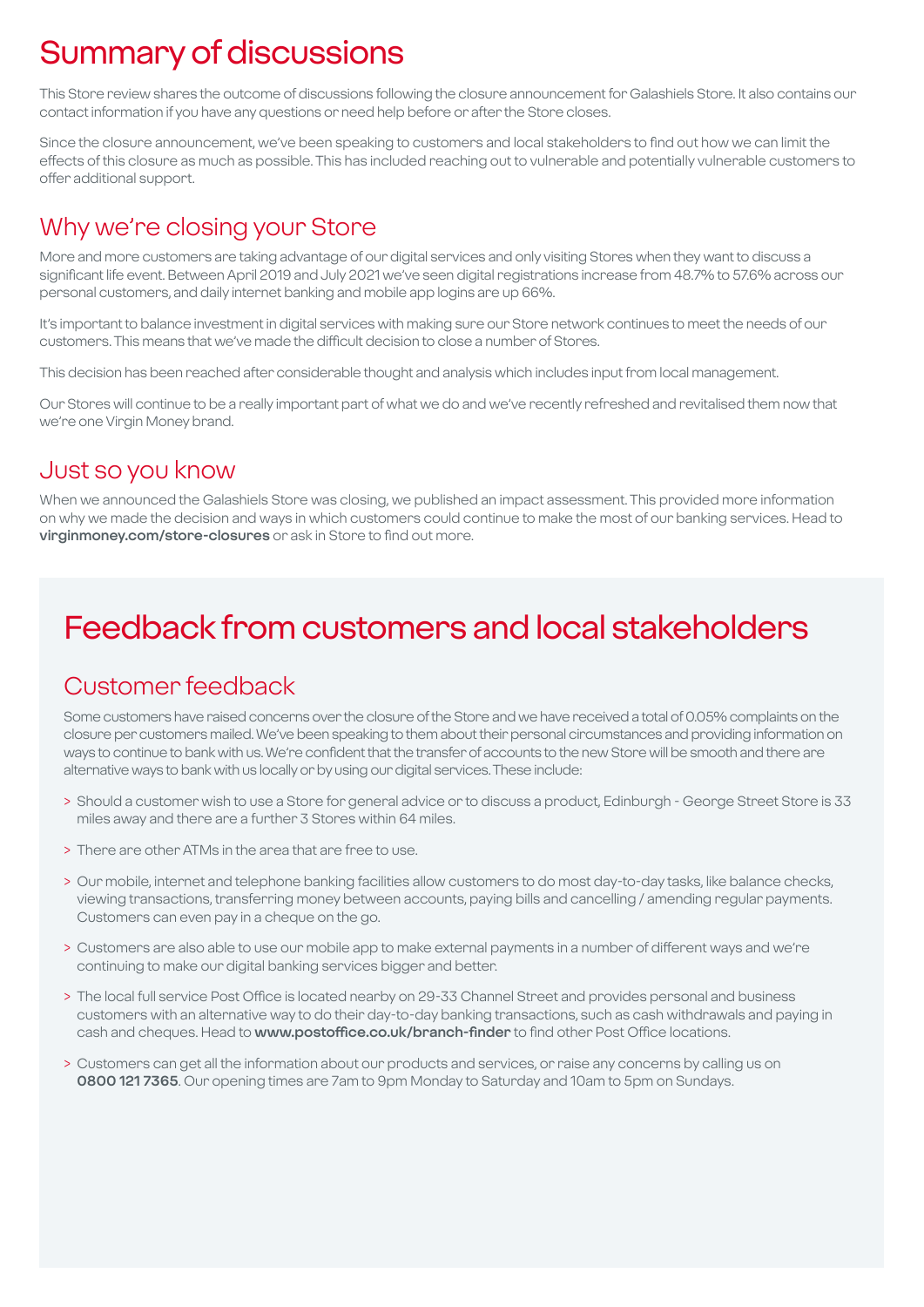### Stakeholder & community feedback

John Lamont MP has contacted us asking for more in-depth information on staff impacts and the Post Office. He also mentioned Virgin Money in the Access to Cash - Wednesday 20 October 2021 - Hansard - UK Parliament Westminster Hall debate saying "In a rural area such as the Scottish Borders, the recent closures of the TSB banks in Hawick and Kelso and the planned closure of Virgin Money in Galashiels mean that for some residents their nearest physical bank branch is miles away in Edinburgh – and when I say "miles away" I mean 50 miles away, which is totally unacceptable." Mr Lamont also contacted us regarding a constituent's complaint over Access to Cash, we have investigated and responded to the customer and Mr Lamont.

Our Store Manager has been in contact with the local Post Office which is situated within WHSmith, less than 500ft from our Store. The counter service at the Post Office is well staffed and has capacity to deal with an increase of our customers using their services. Customers use the same car park for both our Store and the Post Office, with the Post Office also having good disabled access. Our Store Manager will continue to liaise with the local Post Office over the coming weeks.

### Engagement with customers and local stakeholders

| <b>Stakeholders</b>               | <b>Engagement activities</b>      | <b>Additional notes</b>                                                                                                                                                                                                                                                                                                                                                |
|-----------------------------------|-----------------------------------|------------------------------------------------------------------------------------------------------------------------------------------------------------------------------------------------------------------------------------------------------------------------------------------------------------------------------------------------------------------------|
| <b>Customers</b>                  | Store posters and leaflets        | Live from 30 September 2021.                                                                                                                                                                                                                                                                                                                                           |
|                                   | Closure details on our<br>website | Available at virginmoney.com/store-closures                                                                                                                                                                                                                                                                                                                            |
|                                   | <b>External media</b>             | Announcement issued to national and local media outlets.                                                                                                                                                                                                                                                                                                               |
|                                   | <b>Direct mailing</b>             | A letter, 24-hour banking leaflet and Post Office services leaflet sent on 29<br>September 2021. This was issued to all Store customers and customers<br>regularly using the Store.                                                                                                                                                                                    |
|                                   |                                   | The mailing included info on the Store closure and how to access all the<br>other ways to bank. This provided customers with a minimum 12 weeks'<br>notice in line with the UK Finance Access to Banking Standard and<br>Financial Conduct Authority (FCA) Guidance.                                                                                                   |
|                                   | Customer contact                  | We're contacting known vulnerable and potentially vulnerable customers,<br>to see what we can do to support their banking needs after the closure.<br>We'll talk to them about their personal circumstances and ways we<br>can help. This may include arranging a meeting with the nearest Store<br>Manager or walking the route to the nearest Post Office with them. |
|                                   |                                   | All customers can attend digital banking sessions either in Store, at a local<br>library or carried out remotely when requested. The Store digital banking<br>sessions are scheduled for 9 and 23 November 2021.                                                                                                                                                       |
|                                   |                                   | Corporate Structured Finance and Commercial and Private Relationship<br>Managers will talk to their customers about the closure and make sure<br>they have support in place to meet their banking requirements (e.g. we<br>may be able to set up a cash delivery service for some of our Business<br>customers).                                                       |
| <b>Customer support</b><br>groups | Email                             | Email sent to local Citizens Advice Bureau on 30 September 2021.                                                                                                                                                                                                                                                                                                       |
|                                   |                                   | Email sent to local Chamber of Commerce on 30 September 2021.                                                                                                                                                                                                                                                                                                          |
|                                   |                                   | Email sent to Age Scotland local group, RNIB and FSB regional team on 30<br>September 2021.                                                                                                                                                                                                                                                                            |
| Politicians                       | Email / letter                    | Email issued to local MP and MSP on 29 September 2021 and local<br>Councillors 30 September 2021.                                                                                                                                                                                                                                                                      |
| Post Office                       | <b>Meetings</b>                   | Following discussions of the closure with the Post Office, they're<br>contacting the nearest three Post Office branches to each closing Store.<br>This is to make sure they're aware of the closure and supplied with extra<br>pay-in envelopes.                                                                                                                       |
|                                   |                                   |                                                                                                                                                                                                                                                                                                                                                                        |